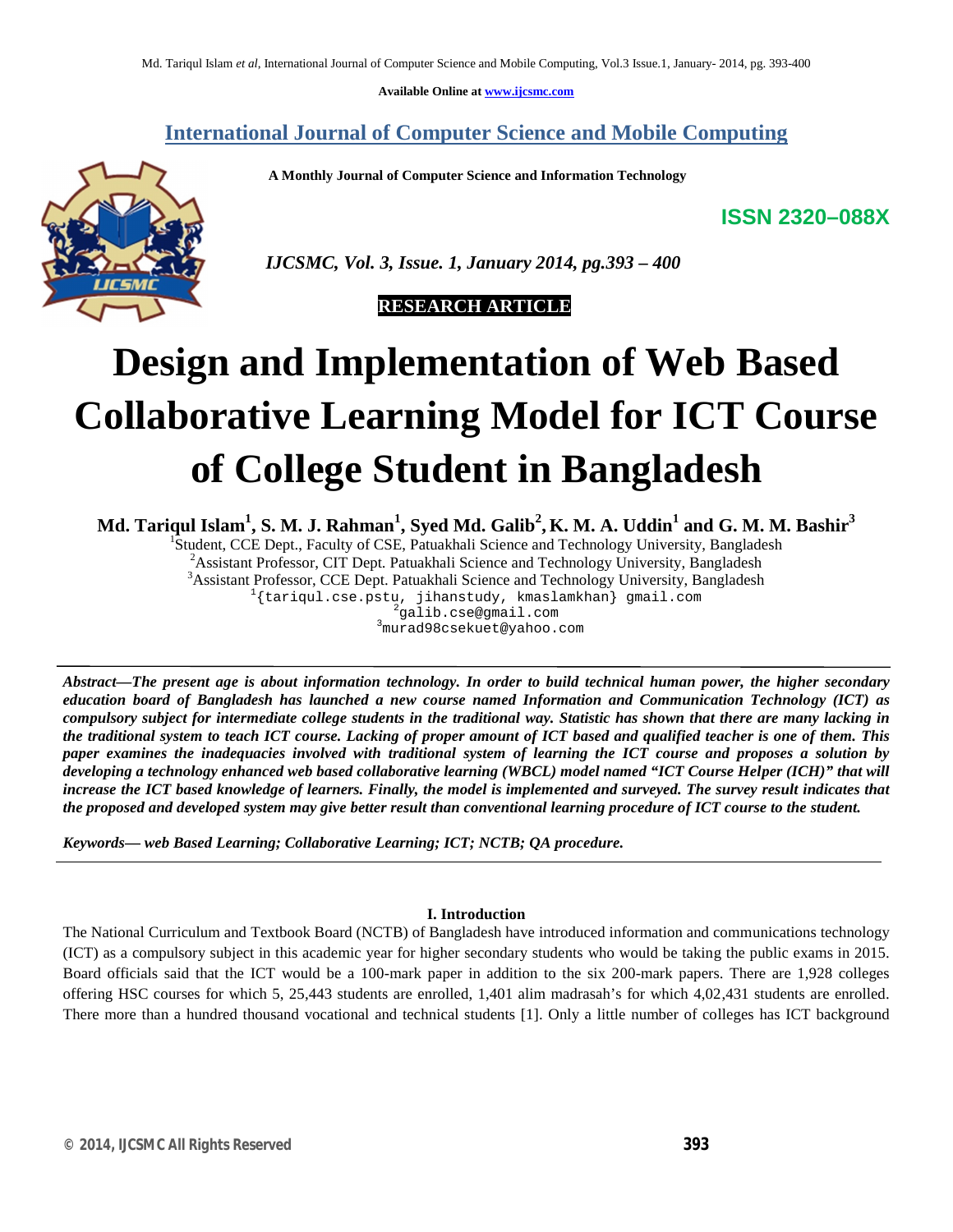teacher. Teacher of different discipline are engaged to teach the course. It is not possible to provide the necessary number of qualified teachers to the college in the meantime to our government. So what will be the situation of 10, 27874 student in the final exam that is mentioned for a single session? Through the traditional class based learning system it is impossible to recover this problem. In traditional learning system it observed that student is more conservative in knowledge shearing. They are not egger to group discussion though without sharing knowledge or group discussion a nation cannot earn desired success. In these regard we propose a web based collaborated learning model that enhances the ICT based knowledge to learners through collaborative learning. It is proved that collaborative learning develops the shearing quality of student and make broad minded. We named the system ICH. To develop the model we used three methods. The methods are providing Technology Enhanced Learning (TEL) Materials, Question and Answering (QA) Procedure and Group Discussing (GD). Technologies enhance learning means learning with technology such as text, image, video, animation and software demo. This system is integrated with this feature. Challenges always surround the success. To develop the system we had to face so many challenges such as data collection from different region of Bangladesh, to address the collaborative learning with student as students were unfamiliar with it, developing web site and so on.

#### **II. Web based collaborative learning system**

Web based learning offers many benefits over traditional learning environments and has becoming very popular. The web is a powerful environment for distributing information and delivering knowledge to an increasingly wide and diverse audience. Students who study a course on the Internet tend to be more heterogeneously distributed than those found in a traditional classroom situation [2]. Web-based learning (WBL) as an increasing acceptable learning environment offers many possibilities, such as approaching new groups of students [3], the freedom of choosing the time to learn anywhere, anytime and the way students prefer, and collaborative learning environment. The internet is more than technology and medium, and it is a Web of social relations imaginatively constructed by symbolic processes initiated and sustained by individual and groups [4]. In our application college students will get all the solution of problems together in many formats such as text, ppt, image and video. The video is appropriate to minimize the need of computers in college. In this site only the ICT course related topics will discuss for redundancy of irrelevant data. Online learning adaptation of college students directly affects the students' effectiveness of online learning [5]. On the other hand Web-based collaborative learning environment is developed with information technology and collaborative education method, and web-based collaborative learning is one of the many student-centered approaches that aim to promote education achievement, and to foster interpersonal communication and cooperation [6]. To address the issue of QA and online teaching and learning we are looking at a two phase process, the first of which is the development of an initial audit tool examining online technical aspects followed by the collaborative development of a peer review process centered on pedagogical issues[7].Computer-mediated Communication (CMC) systems in language teaching and learning refers to the net based computer systems which offers opportunities for group communication such as Newsgroups, E-mail conferencing, Internet Relay Chat, Bulletin Board System and Virtual Classrooms through which collaborative activities such as discussions, debates, games/simulations, role-plays, case studies, etc. can be performed[8]. The understanding power is not same to of all students. Peer to peer interactions facilitate knowledge sharing [9]. Through the collaborative learning process students as well as teachers can share his/her idea, thinking or problems to with his/her peer. Collaborative learning has been proved to improve students' skills in learning and enhance their satisfaction with learning. Several studies investigating college-level learning found that students who follow in-class collaborative learning procedures and actively interact with each other are more satisfied with their learning experience and evaluate their courses more favorably than students who are exposed to the traditional lecture method [8]. A collaborative work has less chance of error and has greater visibility [10]. Web-based learning systems are increasingly popular due to their appeal over traditional paper-based textbooks. Web courseware is easily accessible and offers greater flexibility, that is, students can control their own pace of study. Unlike printed textbooks, Web-based tutoring systems can incorporate multi-media such as audio and video to make a point [11]. The web-based collaborative learning model consists of five parts: Collaborative learning strategy, user information Library, student interface, teacher interface, and administration or expert team. The structure of web-based collaborative learning model is shown in Fig. 1.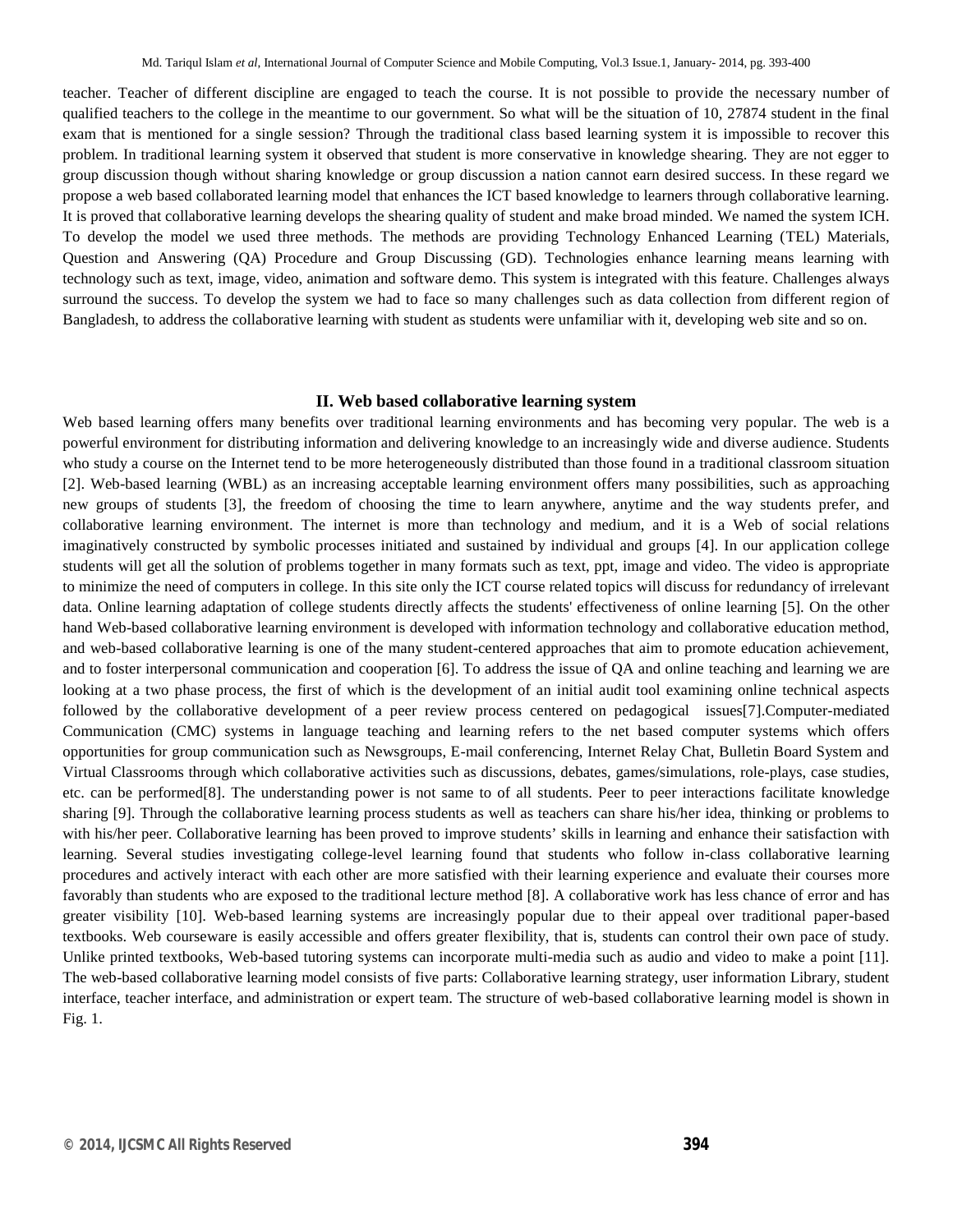

Fig. 1: The structure of web-based collaborative learning model

#### *A. Collaborative learning strategy*

It is the basis of collaborative learning management, and the strategy lies in the rules which are recorded as collaboration rule library. Collaboration rules are represented by conditions and results.

# *B. User information library*

It consists of administrator information, teacher information, student information, and authority assignment.

#### *C. Student interface*

It consists of user interface, learning model, and basic Information model, which will help students fulfill learning goal. This interface will instruct students and record learning information during learning phase.

# *D. Teacher interface*

It is to help teachers to monitor and manage teaching process, through which teachers can establish, organize, modify and delete education resources, and provide instruction services for courses.

# *E. Administration/Expert Team*

Administration is responsible for maintaining and managing this web-based system, and administrators could maintain this system and databases through this module. Since collaborative learning approaches can be divided as synchronous learning and asynchronous learning, administrators and teachers would manage collaborative learning environment, such as making grouping policies, collaboration rules and requirements. The key functions in collaborative learning systems are user management module, synchronously collaborative learning module, asynchronously collaborative learning module, online test module, and education resource interface module [6].

#### **III. ICT course helper model**

ICT course started from 2013 in NCTB. Traditional education system is face to face conversation and in the class room teachers teach the student using black board. ICH is the web based version of this course with the elaborate discussion and many examples, so that more student can take part in and benefit from it. Discussion board helps the students and teachers to video conversation or real time chatting with their online group mate.

#### *A. Aim of ICH*

Through this project, we want the students to be more efficient learners in ICT academic field. The burden of memorization will be reduced as a learner is able to get any kind of help from the system. Meanwhile we hope this system will help the students in higher education.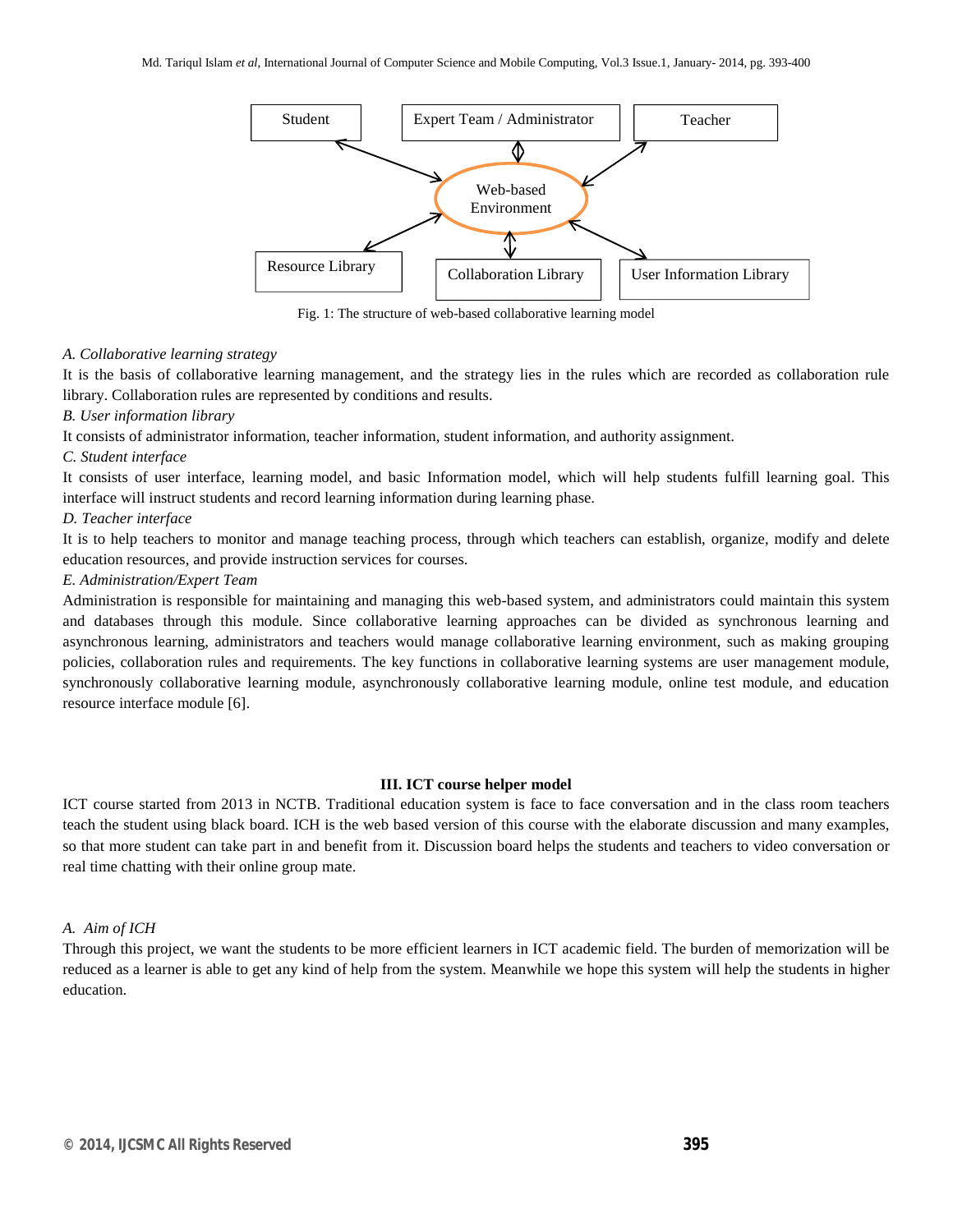#### *B. The Technical Implementation of the System*



Fig. 2: Browser/Server

We have a web server built with Apache and a database built with MySQL running on a windows server .Webserver provides student and teacher clients with interface to access the reading material, and enables them to do comments on answer and also can put questions. According to the comments client will be suggested for next step.

### *C. Structure of the system*

In order to better understand our model includes asking and answering option, expert team, and discussion boards. After reading the topic the students can test him through online exam. Discussion board helps the students and teachers providing the facilities of group study (Fig. 3).



Fig. 3: Structure of ICH Application

#### *D. Learning Procedure*

All of the chapters and topics under the chapters are in the reading module. After entering the reading system, learners will be able to select a specific chapter. When a certain category is chosen, titles of all the topics under this chapter will appear to the learners, from where learners can select the topic they want to learn. At first learners can read the text and if they understand the topic they can test themselves for self-judgment (Fig. 4). If the learners don's understand the topic they see more example in video, audio, image, extended text for better understanding. Secondly the mentioned type documents fails to better understand he/she can ask questions or discus with the group study.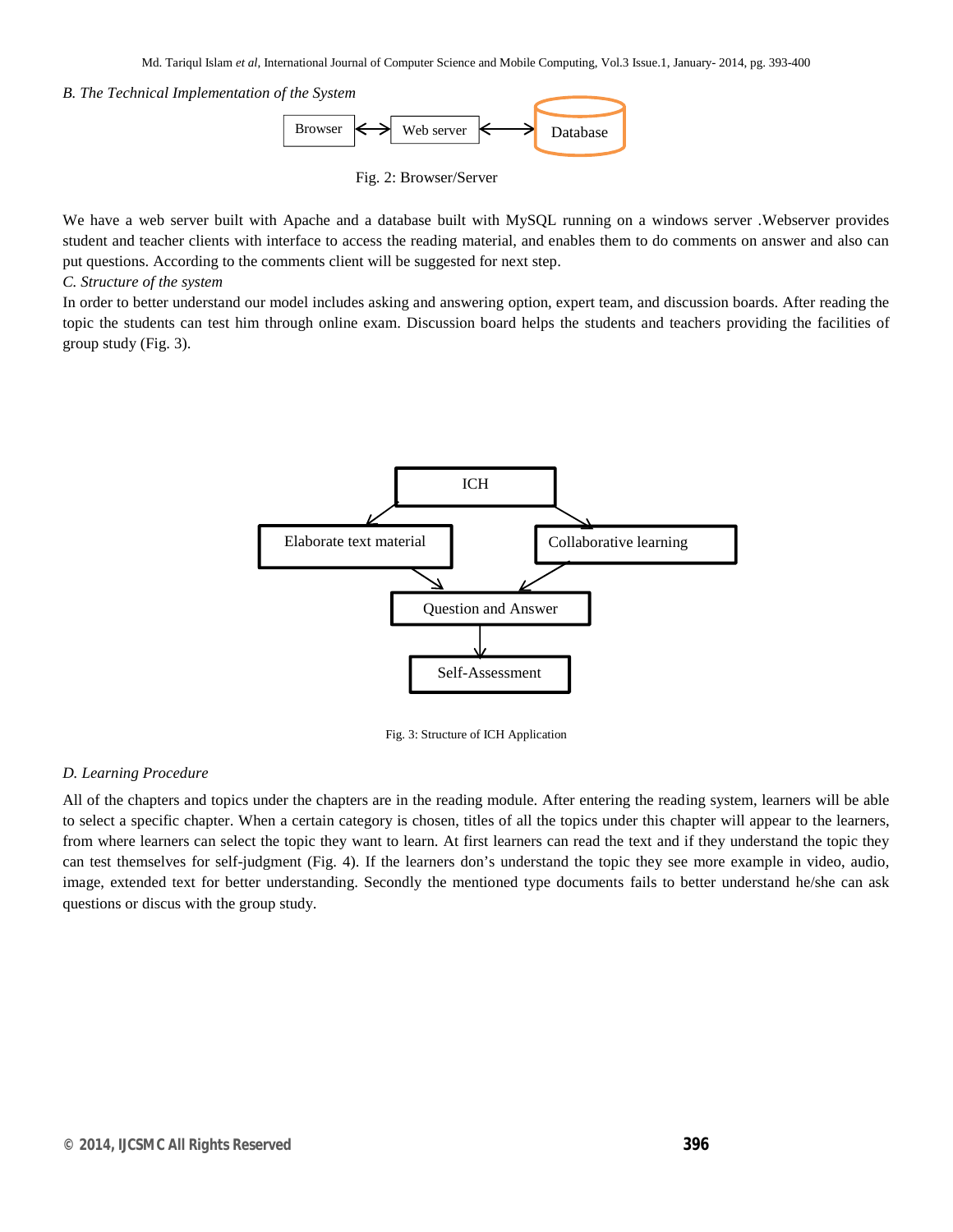

Fig. 4: Learning process of a learner

#### *E. Collaborate Learning with Group Discussion*

This application provides a discussion board for collaborate discussion. The member of expert team is the permanent member of discussion board. Learners who want to join the discussion board firstly have to sign in for permission. All rules of collaborate learning are maintained during discussion. Synchronous or real-time chats provide learners with one of the few online experiences in which they can receive immediate replies to their questions or comments, thereby allowing for a conversation to develop with the spontaneity of the traditional classroom [12]. Asynchronous discussions (normally in online bulletin or discussion boards) offer the opportunity for learners and instructors to carry on a conversation at convenient times. Because of each participant in the discussion may select a time to reply to the latest addition to the conversation, the flexibility in pace and length of the conversation can vary greatly.

#### *F. Questions and Answer*

After reading the text student can see the video tutorial. If anyone does not understand the topic he/she has another option. The learners can put a question about the topic or lines or terms that he/she does not understand. Expert or anyone can answer that question.

#### *G. Self-assessment*

After reading any topic, learner may test his understanding and judge his ability with examination. The expert team is responsible for monitoring and evaluation. Our application holds both MCQ and Witten exam.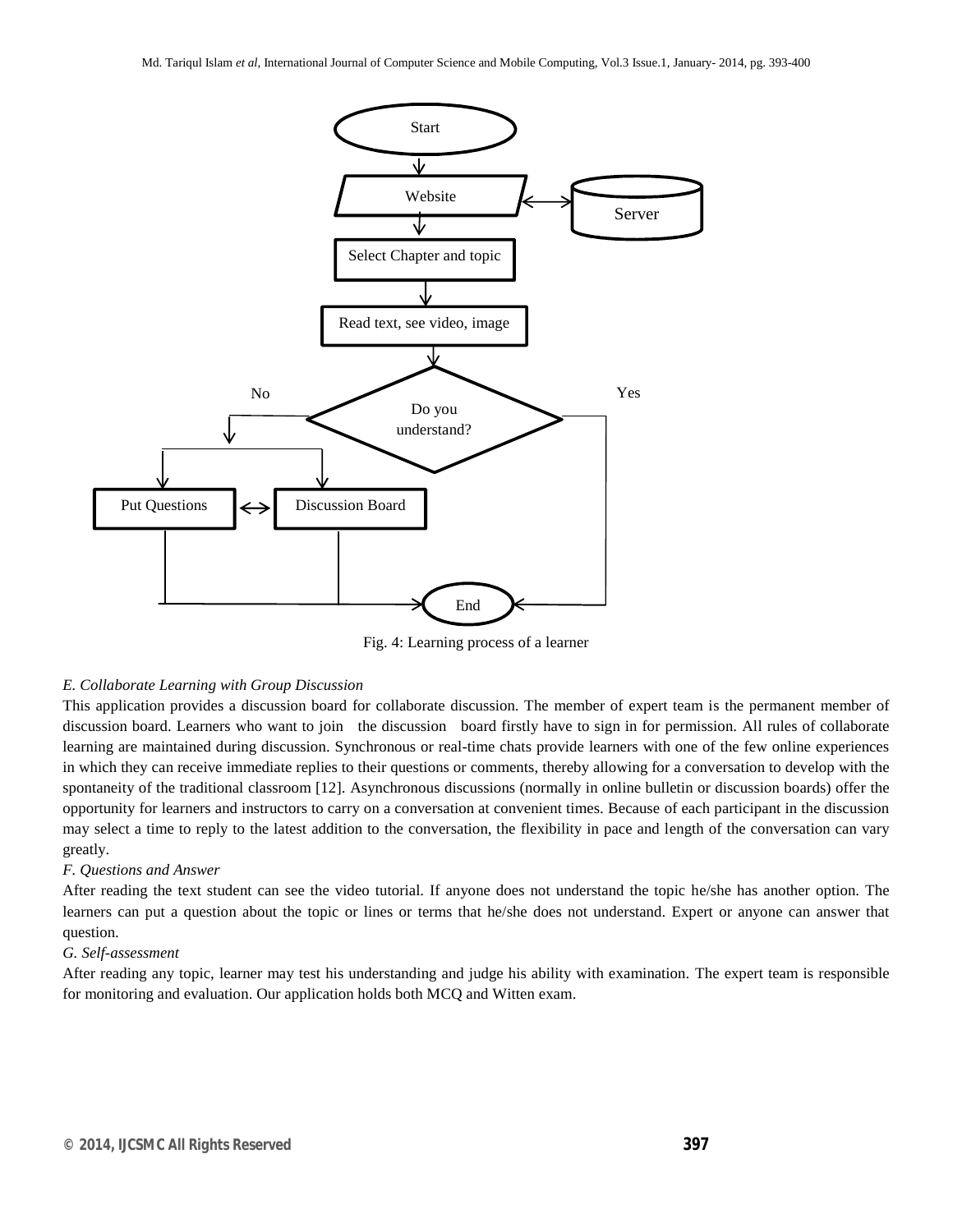# **IV. Model implementation**

We have implemented the application in Bangla language for better understand. Learner (student/teacher) can select a topic under a chapter (Fig. 5).



Fig. 5: Topic selection for reading

The question and answer procedure is shown in following fig. 6. Learner ask question that is open for all. Expert team as well as student and teacher can answer the question. All the answers are justified by expert team before publication.

| একটি যাফ অ্যাডার কিডাবে কাজ করে ?<br>পড়ার জন্য ক্লিক করক।<br><b>নিজকে আচাই করেল</b><br><mark>৷ হাফ অ্যাডারে শুধু দুটি বিট (</mark> যাগ করা যায়। ফলাফল (যাগফল এবং ক্যারি হিসেবে<br><b>ডিম্ভাস</b> অৱতা<br>(पश्चाला रूस।<br>$A$ ও Bদূটি বাইনারি সংখ্যা এবং S ও C যথাক্রমে sum এবং carry হলে A ও B (যাগের ফলে<br>Improve the answer | $\overline{\rm ICH_{\rm org}}$ |    |  |
|------------------------------------------------------------------------------------------------------------------------------------------------------------------------------------------------------------------------------------------------------------------------------------------------------------------------------------|--------------------------------|----|--|
|                                                                                                                                                                                                                                                                                                                                    |                                | ú. |  |

Fig. 6: Q/A procedure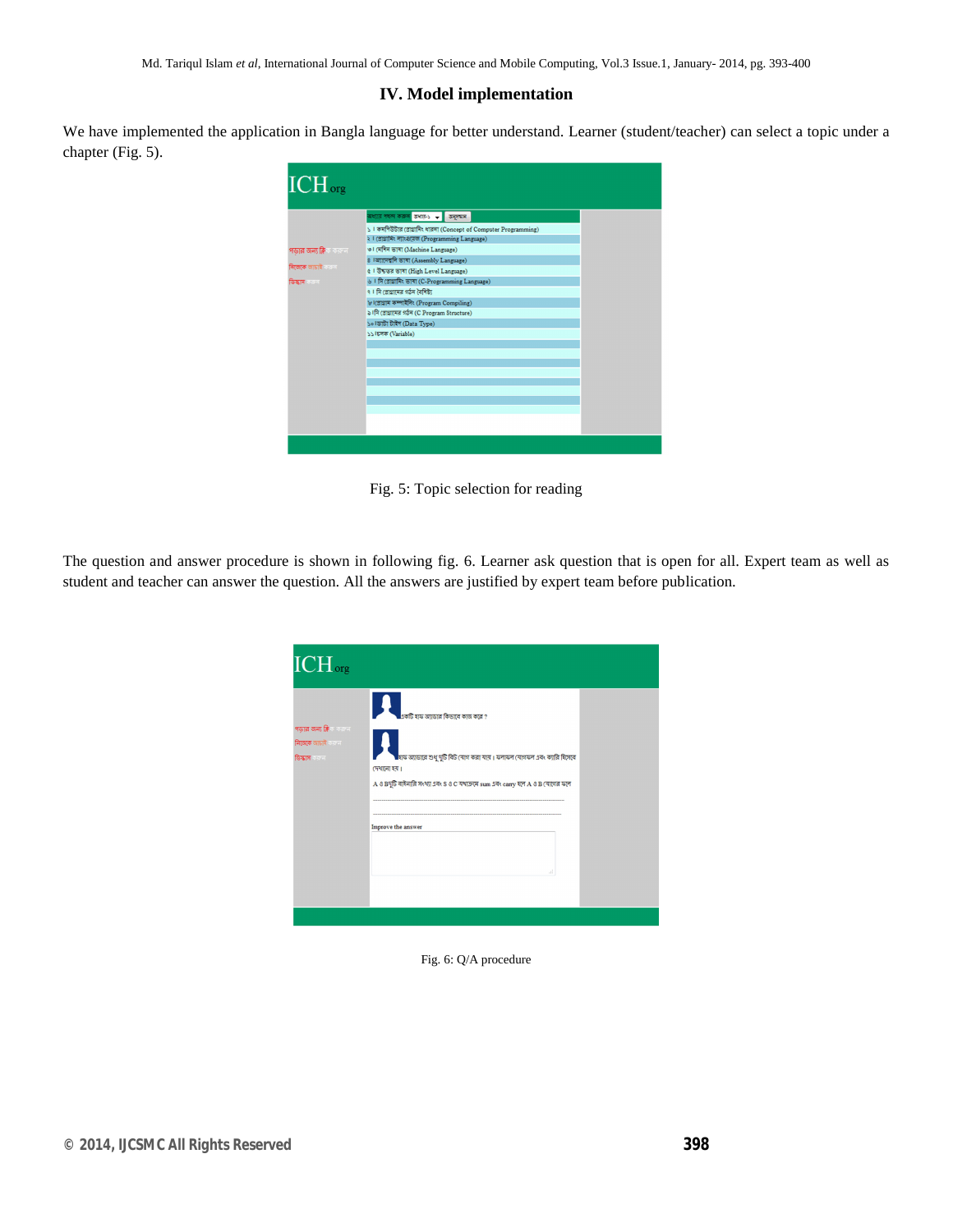# **V. Evaluation of ICH**

After implementing our idea we have made a face to face survey on 10 colleges for judgment our model showing our website. Total 20 teachers and 500 students took part from different colleges of different area of Bangladesh in the survey. TABLE 1 shows the survey profile.

# TABLE 1

| College Name                     | Location       | Area   | No. of         | No. of Students |
|----------------------------------|----------------|--------|----------------|-----------------|
|                                  |                | status | teachers       |                 |
| Dhaka city College               | <b>Dhaka</b>   | City   | 2              | 50              |
|                                  |                |        |                |                 |
| Rifles Public School and College | <b>Dhaka</b>   | City   | 2              | 50              |
|                                  |                |        |                |                 |
|                                  |                |        |                |                 |
| Vikharunnesa College             | Dhaka          | City   | 2              | 50              |
|                                  |                |        |                |                 |
| Govt. Sayed Hatem Ali College    | <b>Barisal</b> | Town   | $\overline{c}$ | 50              |
|                                  |                |        |                |                 |
| Amita Lal Dey College            | Barisal        | Town   | 2              | 50              |
|                                  |                |        |                |                 |
| Barisal Model College            | Barisal        | Town   | $\overline{2}$ | 50              |
|                                  |                |        |                |                 |
| Govt. Patualhali College         | Patualhal      | $Sub-$ | $\mathfrak{D}$ | 50              |
|                                  | i              | Urban  |                |                 |
| Babuganj Degree College          |                | $Sub-$ | $\overline{2}$ | 50              |
|                                  | Babugan        |        |                |                 |
|                                  | J              | urban  |                |                 |
| Jonota college                   | Dumki          | Rural  | $\overline{c}$ | 50              |
|                                  |                |        |                |                 |
| Kodom Tola College               | Angaria        | Rural  | 2              | 50              |
|                                  |                |        |                |                 |

Their comment about our model is shown in the chart.



Fig. 7: pie chart of students comment about ICH



Fig. 8: pie chart of teachers comment about ICH